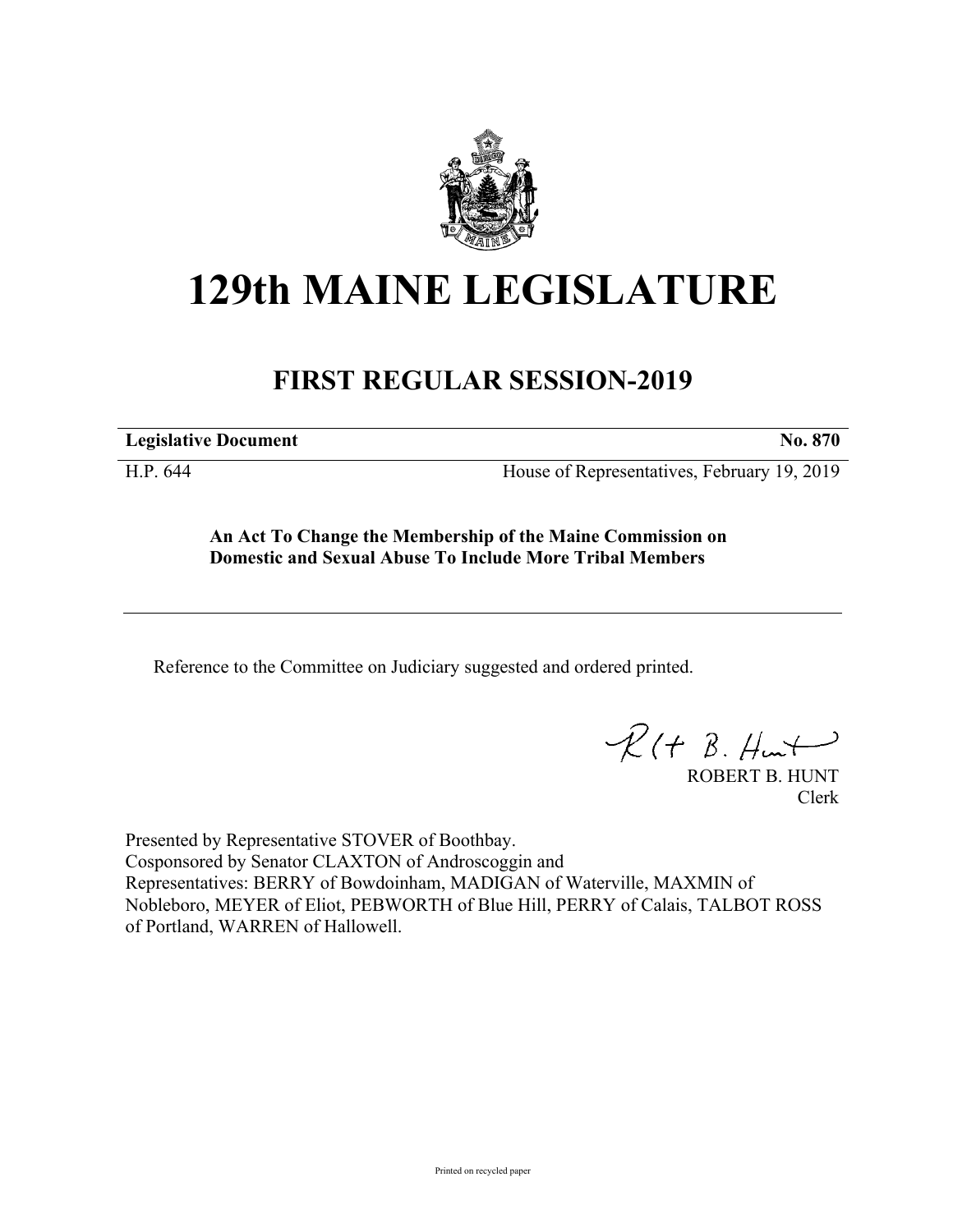| $\mathbf{1}$   | Be it enacted by the People of the State of Maine as follows:                                                                                                         |
|----------------|-----------------------------------------------------------------------------------------------------------------------------------------------------------------------|
| $\overline{c}$ | Sec. 1. 19-A MRSA §4013, sub-§1, ¶A, as amended by PL 2009, c. 257, §1, is                                                                                            |
| 3              | further amended to read:                                                                                                                                              |
| 4              | A. The Governor shall name the chair from among the following members:                                                                                                |
| 5<br>6<br>7    | Two members One member, appointed by the Governor, who are<br>(1)<br>representatives is a representative of the statewide coalition of domestic violence<br>projects; |
| 8<br>9<br>10   | Two members One member, appointed by the Governor, who are<br>$(1-A)$<br>representatives is a representative of the statewide coalition of sexual assault<br>centers; |
| 11             | (2) One member, appointed by the Governor, who is a representative of the                                                                                             |
| 12             | mental health profession;                                                                                                                                             |
| 13             | (3) One member, appointed by the Governor, who is a representative of victims                                                                                         |
| 14             | of domestic violence;                                                                                                                                                 |
| 15             | (3-A) One member, appointed by the Governor, who is a representative of                                                                                               |
| 16             | victims of sexual assault;                                                                                                                                            |
| 17             | (4) Two members, appointed by the Governor, one of whom has experience                                                                                                |
| 18             | representing victims of domestic abuse, who are attorneys with experience in                                                                                          |
| 19             | domestic relations cases;                                                                                                                                             |
| 20             | (5) One member, appointed by the Governor, who was a victim of domestic                                                                                               |
| 21             | abuse and used the court system;                                                                                                                                      |
| 22             | (5-A) One member, appointed by the Governor, who was a victim of sexual                                                                                               |
| 23             | assault and used the court system;                                                                                                                                    |
| 24             | (6) One member, appointed by the Governor, who is a district attorney or                                                                                              |
| 25             | assistant district attorney;                                                                                                                                          |
| 26             | (7) One member, appointed by the Governor, who is chief of a municipal police                                                                                         |
| 27             | department or the chief's designee;                                                                                                                                   |
| 28<br>29       | One member, appointed by the Governor, who is a county sheriff or the<br>(8)<br>sheriff's designee;                                                                   |
| 30             | (8-A) One member, appointed by the Governor, who is the statewide coordinator                                                                                         |
| 31             | executive director of a statewide coalition to end domestic violence;                                                                                                 |
| 32             | (8-B) One member, appointed by the Governor, who is the executive director of                                                                                         |
| 33             | a statewide coalition against sexual assault;                                                                                                                         |
| 34             | (8-C) The Attorney General or the Attorney General's designee;                                                                                                        |
| 35             | (8-D) The Chief of the Maine State Police or the chief's designee;                                                                                                    |
| 36             | (9) The Commissioner of Public Safety or the commissioner's designee;                                                                                                 |
| 37             | (9-A) The Commissioner of Health and Human Services or the commissioner's                                                                                             |
| 38             | designee;                                                                                                                                                             |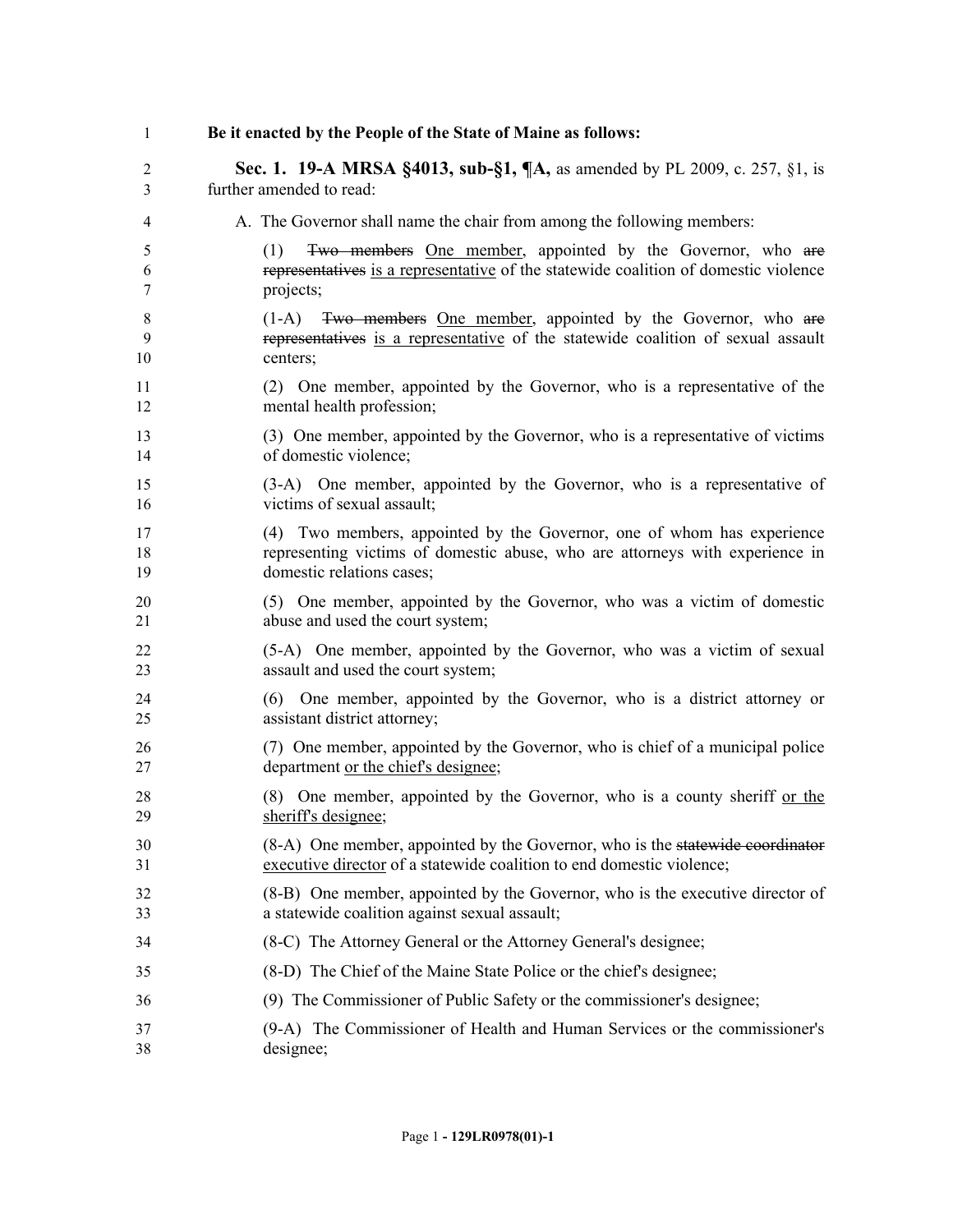| 1  | (9-C) The Commissioner of Education or the commissioner's designee;                   |
|----|---------------------------------------------------------------------------------------|
| 2  | (9-D) The Commissioner of Labor or the commissioner's designee;                       |
| 3  | (9-E) The Commissioner of Corrections or the commissioner's designee;                 |
| 4  | (9-F) One member, appointed by the Governor, who has experience working in            |
| 5  | batterers' intervention programs;                                                     |
| 6  | (10) Up to $64$ members-at-large, appointed by the Governor;                          |
| 7  | (11) Up to 4 members, appointed by the Governor, representing underserved             |
| 8  | populations; and                                                                      |
| 9  | (12) One member, appointed by the Governor, who is a tribal member and                |
| 10 | provides services through a tribal program to tribal members who are victims of       |
| 11 | domestic or sexual violence.                                                          |
| 12 | (13) One member, appointed by the Governor, who is an executive director of a         |
| 13 | tribal coalition against sexual assault and domestic violence;                        |
| 14 | (14) One member, appointed by the Governor, who is chief of a tribal police           |
| 15 | department or the chief's designee;                                                   |
| 16 | (15) One member, appointed by the Governor, who is a representative of a tribal       |
| 17 | court; and                                                                            |
| 18 | (16) One member, appointed by the Governor, who is a representative of tribal         |
| 19 | government.                                                                           |
| 20 | Sec. 2. Transition. Notwithstanding the Maine Revised Statutes, Title 19-A,           |
| 21 | section 4013, subsection 1, paragraph A, the members of the Maine Commission on       |
| 22 | Domestic and Sexual Abuse serving immediately prior to the effective date of this Act |
| 23 | continue to serve as members of the commission for the terms for which they were      |
| 24 | appointed until the Governor appoints their successors.                               |
| 25 | <b>SUMMARY</b>                                                                        |
| 26 | This bill changes the membership of the Maine Commission on Domestic and Sexual       |
| 27 | Abuse by:                                                                             |
| 28 | 1. Reducing the representation of the statewide coalition of domestic violence        |
| 29 | projects from 2 members to one member;                                                |
| 30 | 2. Reducing the representation of the statewide coalition of sexual assault centers   |
| 31 | from 2 members to one member;                                                         |
| 32 | 3. Allowing the member who is a chief of a municipal police department to appoint a   |
| 33 | designee to serve on the commission;                                                  |
| 34 | 4. Allowing the member who is a county sheriff to appoint a designee to serve on the  |
| 35 | commission;                                                                           |
|    |                                                                                       |